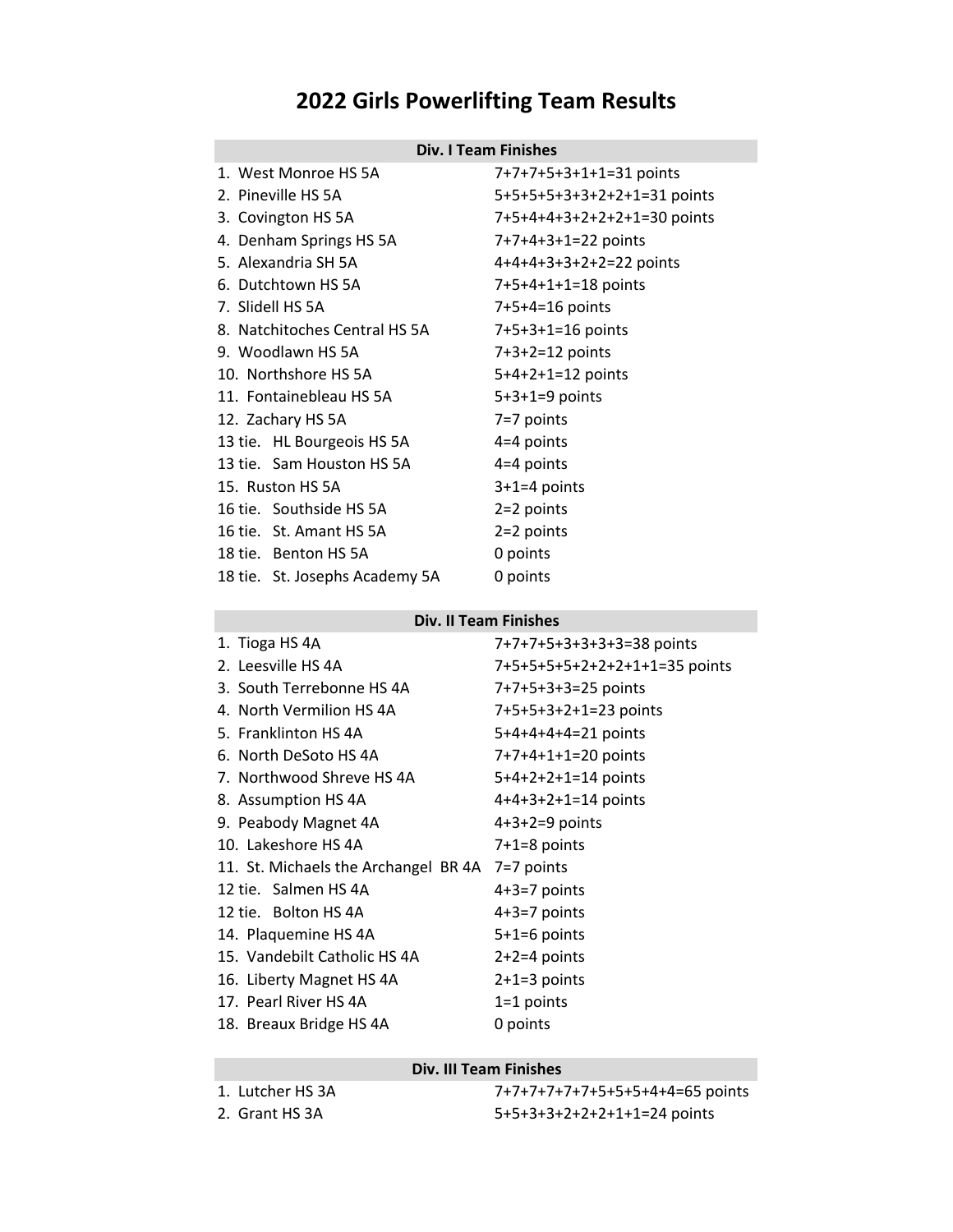| 3. Buckeye HS 3A                | 7+4+4+3+3+1=22 points   |  |
|---------------------------------|-------------------------|--|
| 4. Jena HS 3A                   | 5+4+4+4+2+1+1=21 points |  |
| 5. Mamou HS 3A                  | 5+4+4+3+3+2=21 points   |  |
| 6. ED White Catholic H 3A       | 7+5+3=15 points         |  |
| 7. Parkview Baptist HS 3A       | 7+4+3+1=15 points       |  |
| 8. lota HS 3A                   | $5+3+2+2+1=13$ points   |  |
| 9. Church Point HS 3A           | $7+5=12$ points         |  |
| 10. Erath HS 3A                 | $7+2=9$ points          |  |
| 11. Wossman HS 3A               | $5+2+1=8$ points        |  |
| 12. Berwick HS 3A               | $3+2+1=6$ points        |  |
| 13. Kaplan HS 3A                | $4=4$ points            |  |
| 14. Abbeville HS 3A             | 3=3 points              |  |
| 15. Union Parish HS 3A          | $2=2$ points            |  |
| 16 tie. Caldwell Parish HS 3A   | $1=1$ points            |  |
| 16 tie. Patterson HS 3A         | $1=1$ points            |  |
| 18 tie. Jewel Sumner HS 3A      | 0 points                |  |
| 18 tie. Archbishop Hannan HS 3A | 0 points                |  |

### **Div. IV Team Finishes**

| 1. Port Allen HS 2A           | 7+7+7+7+7+5+5+4+4+2+2=57 points |
|-------------------------------|---------------------------------|
| 2. Pope John Paul II HS 2A    | 7+5+5+5+5+4+4+3+3+3=44 points   |
| 3. Northlake Christian 2A     | 7+7+7+5+4+4+3+3+1=41 points     |
| 4. D'Arbonne Woods Charter 2A | 7+5+3+3+3+2+2+2+2+2=31 points   |
| 5. Delhi Charter 2A           | 7+4+2=13 points                 |
| 6. Doyle HS 2A                | 5+3+1+1+1=11 points             |
| 7. Many HS 2A                 | $5+4=9$ points                  |
| 8. Lakeview HS 2A             | $3+2+2+1=8$ points              |
| 9. St. Thomas Aquinas 2A      | $4+2+1=7$ points                |
| 10. Springfield HS 2A         | 5=5 points                      |
| 11 tie. Lakeside HS 2A        | $4=4$ points                    |
| 11 tie. Holy Savior Menard 2A | $4=4$ points                    |
| 13. Pine HS 2A                | $3=3$ points                    |
| 14. Episcopal 2A              | $1+1=2$ points                  |
| 15. Delcambre HS 2A           | $1=1$ points                    |
| 16 tie. Rapides HS 2A         | 0 points                        |
| 16 tie. St. Helena 2A         | 0 points                        |

# **Div. V Team Finishes**

| 1. Cedar Creek HS 1A               | 7+7+7+7+7+7+5+5+4+3+3=62 points |
|------------------------------------|---------------------------------|
| 2. Holden HS B                     | 7+7+5+5+4+4+4+4+4+3=47 points   |
| 3. Calvary Baptist Academy 1A      | 5+5+4+3+2+2+1+1=23 points       |
| 4. Vermilion Catholic 1A           | 7+5+3+2=17 points               |
| 5. Sacred Heart of Ville Platte 1A | $7+4+2=13$ points               |
| 6. Glenmora HS 1A                  | 5+5+2+1=13 points               |
| 7. Ascension Catholic HS 1A        | 4+3+2+2+1+1=13 points           |
| 8. Slaughter Communty Charter 1A   | $5+3+3+1=12$ points             |
| 9. St. Mary's Catholic 1A          | $7+3=10$ points                 |
|                                    |                                 |